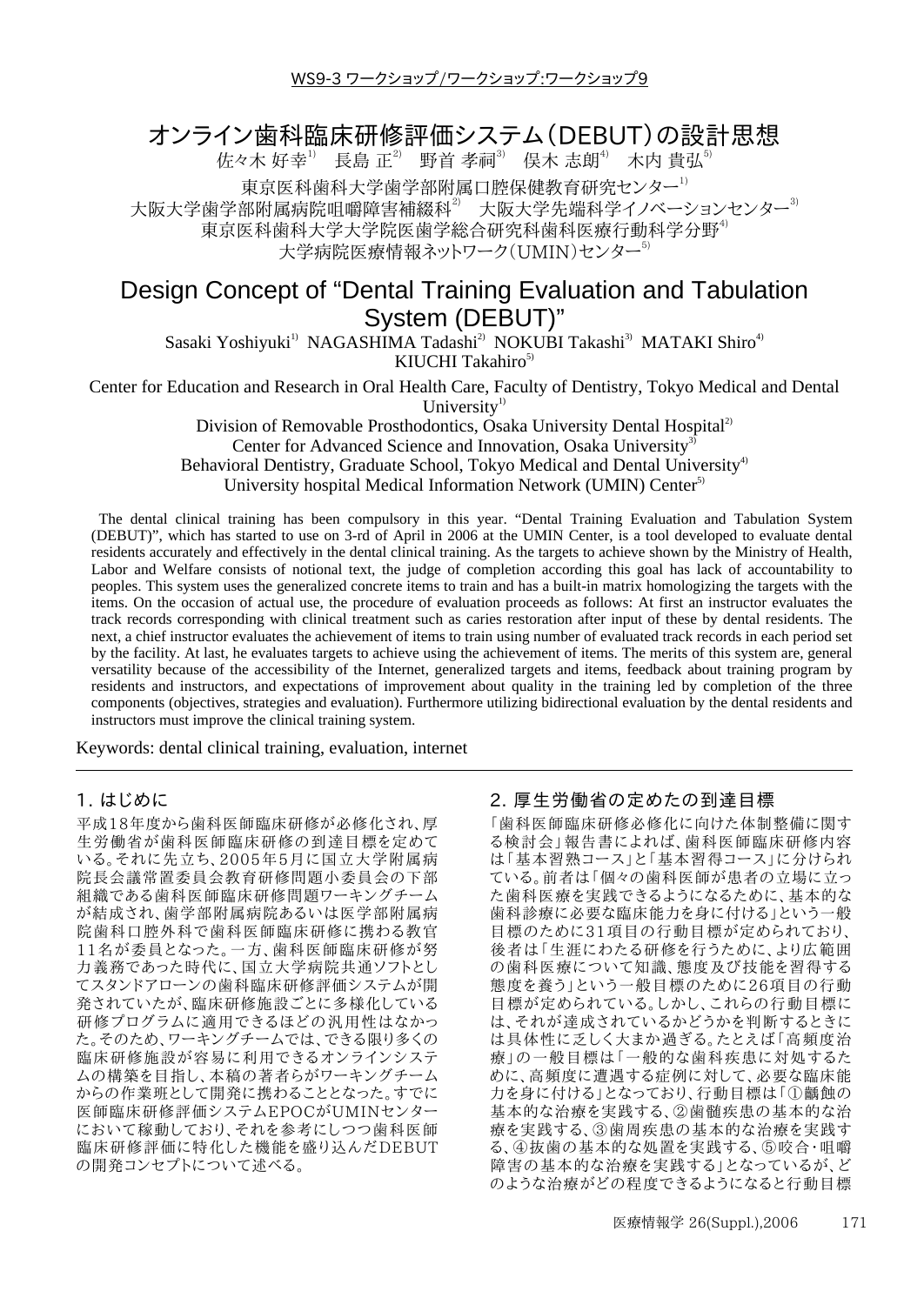を達成したと判断するのかが明確ではない。

# 3. 国立大学病院長会議の定めた研修項目

厚生労働省の定めた到達目標に到達したか否かの判 断は、個々の行動目標の達成に依存している。それぞ れの行動目標は、いくつかの研修項目を要素としてい るため、国立大学病院長会議で歯科医師臨床研修に ついて94の研修項目を定めた。これらの関係の一例 を挙げる。行動目標「齲蝕の基本的な治療を実践す る」は、到達目標の分類「高頻度治療」に属しており、 「A2口腔内の診察」「B2齲蝕検査」「B4エックス線検 査」「C6窩洞形成,支台歯形成」「C8齲蝕病巣の除 去ならびにそれに対する修復処置」「C18局所麻酔 法」など多数の研修項目で構成される。これらの研修 項目は、より具体的であるため、研修歯科医が自験し た症例数を集計することが容易である。しかしシステ ムを単純化するためには、個々の症例の難易度や治 療の質の評価を含めることは困難であった。このよう に行動目標と研修項目は多対多の対応であるため、 縦軸を行動目標とし横軸を研修項目としたマトリック スを持ち、各施設の研修プログラムごとにカスタマイ ズできるようになっている。

#### 4. 開発目標と機能

第1の目標は「厚生労働省が定めた到達目標を基本 に、歯科医師臨床研修の評価を正確かつ効率的に行 う」ことである。歯科医師臨床研修においては医師臨 床研修とは異なり、各行動目標の達成は各研修項目 の自験数に依存するため、研修歯科医による日々の 自験症例の入力が必須である。また指導歯科医は研 修歯科医の入力を症例ごとに評価しなくてはならな い。研修歯科医に各症例の自己評価も入力させると ともに研修プログラムや研修施設に対する評価もして もらうことにより、第2の目標の「常に研修体制の充実 化を図り、より良い歯科医師臨床研修体制の確立を 目指す」ことが可能になる。実際の運用は、各歯科臨 床研修施設ごとに決定されるが、基本的にはプロセス の評価を目指すものではなく、到達目標に関連する研 修の結果を評価するものである。また、各行動目標の 達成のために、どの研修項目を何症例自験すべきか という基準は、研修施設ごとに定めるものであり、基準 の妥当性も含めた「国民に対する説明責任」は各歯 科臨床研修施設にある。したがって、本システムはマト リックスをもとに各行動目標に対応する研修項目の症 例数を表示し、責任指導歯科医が達成を判断する支 援ツールとして位置づけられる。本システムの論理的 セキュリティは表1に示す4種類のユーザーごとに設 定された時限付きの権限であり、物理的セキュリティ はUMINセンターの他のシステムに準じている。

- 5. 特長
	- 1) インターネットに接続できる環境があれば、どこ でも使用出来ることから、汎用性に優れている。
	- 2) 各臨床研修施設が研修プログラムごとに評価 項目をカスタマイズすることが可能であり、標準 化された研修項目以外に独自の研修項目を追 加できる。
	- 3) 複数の臨床研修施設群内において、共通の項 目による研修評価が可能である。
	- 4) 研修歯科医,指導歯科医の双方で、研修進捗 状況の実態が効率的に把握でき、研修体制の 管理が可能である。
	- 5) 臨床研修の最終評価において根拠となるデー タを、研修施設ごとの裁量で提示することが可 能である。
	- 6) 研修歯科医と指導歯科医が双方向性に評価を 行いフィードバックすることが可能である。
- 6. 期待される効果
	- 1) 歯科医師臨床研修の評価に対し、参加した複 数の臨床研修施設群が共通の評価システムと して利用できることから、国民に対する説明責 任を果たすことができる。
	- 2) 歯科医師臨床研修カリキュラムにおける目標、 方略、評価の三要素が完成し、歯科臨床研修 の質の向上が期待できる。
	- 3) 研修歯科医からの指導歯科医、研修プログラ ム、研修施設、指導体制等に関する多面的な評 価を活用することで、より良い研修プログラムの 策定など臨床研修体制の改善に寄与できる。

#### 7. おわりに

DEBUTの稼動後約3か月の2006年7月12日現在、 410の歯科医師臨床研修施設において996名の研 修歯科医が利用しており、23.665件の研修実績が登 録されている。さらに、まだ運用が始まっていない申請 済み研修施設が20施設あり、来年度の参加に向けて 準備を進めている施設もあることから、今後、利用者 数は増加すると考えられる。また、研修歯科医や指導 歯科医からのフィードバックをもとに改良を行い、さら に使いやすいシステムの普及を目指している。

#### 参考文献

[1] オンライン歯科臨床研修システム.http://debut.umin.ac. ip/.DEBUT.